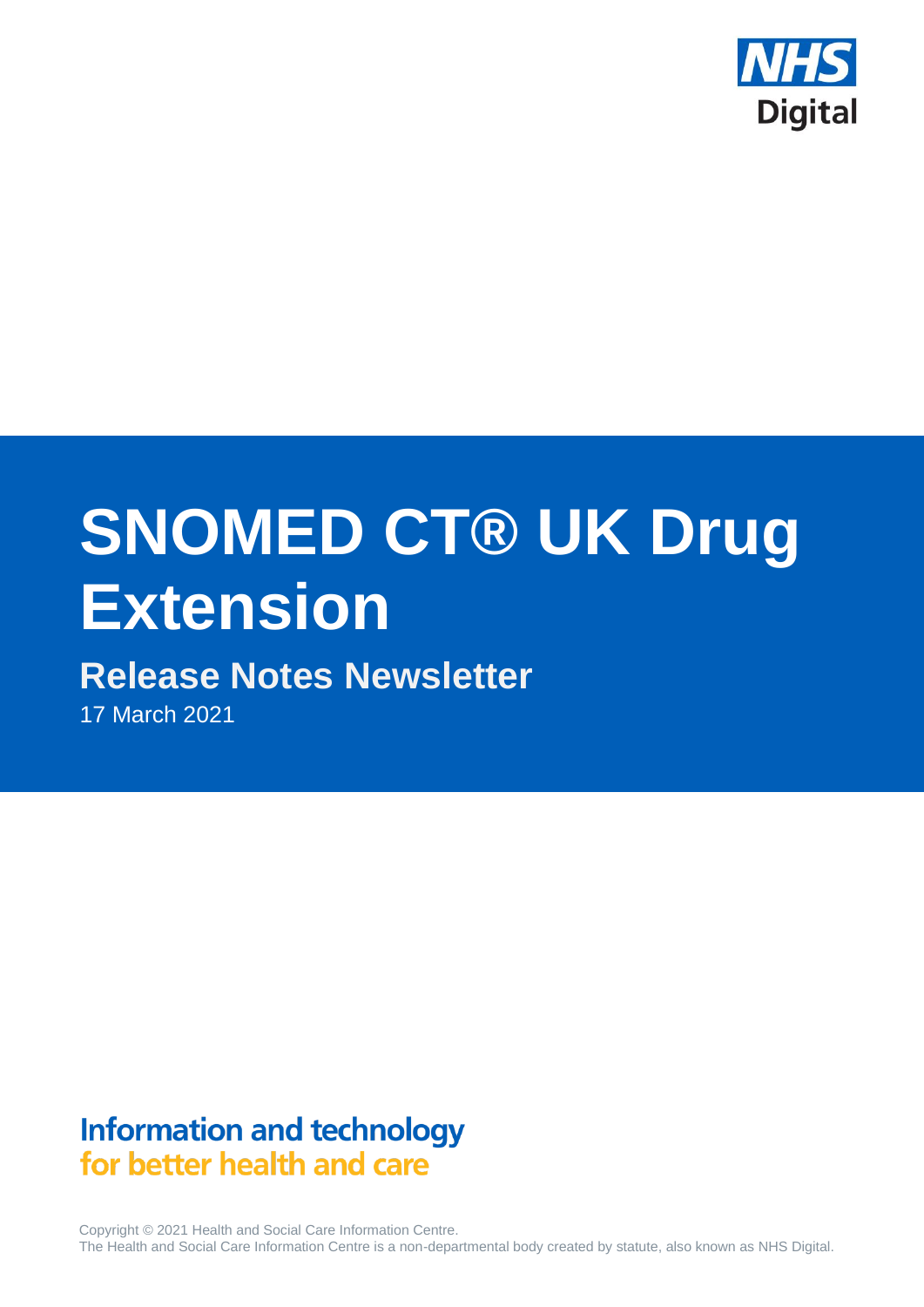## This document covers the data provided in Release Format 2 (RF2) of SNOMED CT

The Release Notes Newsletter has been constructed to add further clarification to some dm+d content that has been identified as requiring such (due to e.g. differences between dm+d approach and that of current drug catalogues) and to communicate changes to the release and forthcoming changes to future releases.

This document is intended to be adjunct to, not a replacement, for other documentation already available, and should be read in conjunction with current published dm+d documentation available through the 'dm+d resources' section of the [dm+d website.](https://www.nhsbsa.nhs.uk/pharmacies-gp-practices-and-appliance-contractors/dictionary-medicines-and-devices-dmd) SNOMED CT UK Edition [notices and known issues](https://hscic.kahootz.com/connect.ti/t_c_home/view?objectId=14224752) are published on [Delen,](https://hscic.kahootz.com/connect.ti/t_c_home) the NHS Digital terminology and classifications collaboration site.

All queries (omissions, perceived inaccuracies etc) about this document should be directed to the NHS Digital, Standards Delivery helpdesk [\(information.standards@nhs.net\)](mailto:information.standards@nhs.net).

Please note:

- The content of this document is intended to support implementation and usage of dm+d and is not a replacement for good system design.
- This document will be subject to update further to user feedback and any changes to dm+d content or structure.
- Whilst the first section may see little change (but see note above) the final sections detail changes and forthcoming changes to specific releases and content will therefore be updated with each release.

\*This document is designed to support dm+d content in general but specifically the SNOMED CT<sup>1</sup> UK Drug Extension. For more information about all components and releases relating to dm+d see the [dm+d website](https://www.nhsbsa.nhs.uk/pharmacies-gp-practices-and-appliance-contractors/dictionary-medicines-and-devices-dmd)

<sup>1</sup> SNOMED® and SNOMED CT® are registered trademarks of the International Health Terminology Standards Development Organisation (IHTSDO®) [\(www.snomed.org\)](http://www.snomed.org/). SNOMED CT® was originally created by the College of American Pathologists.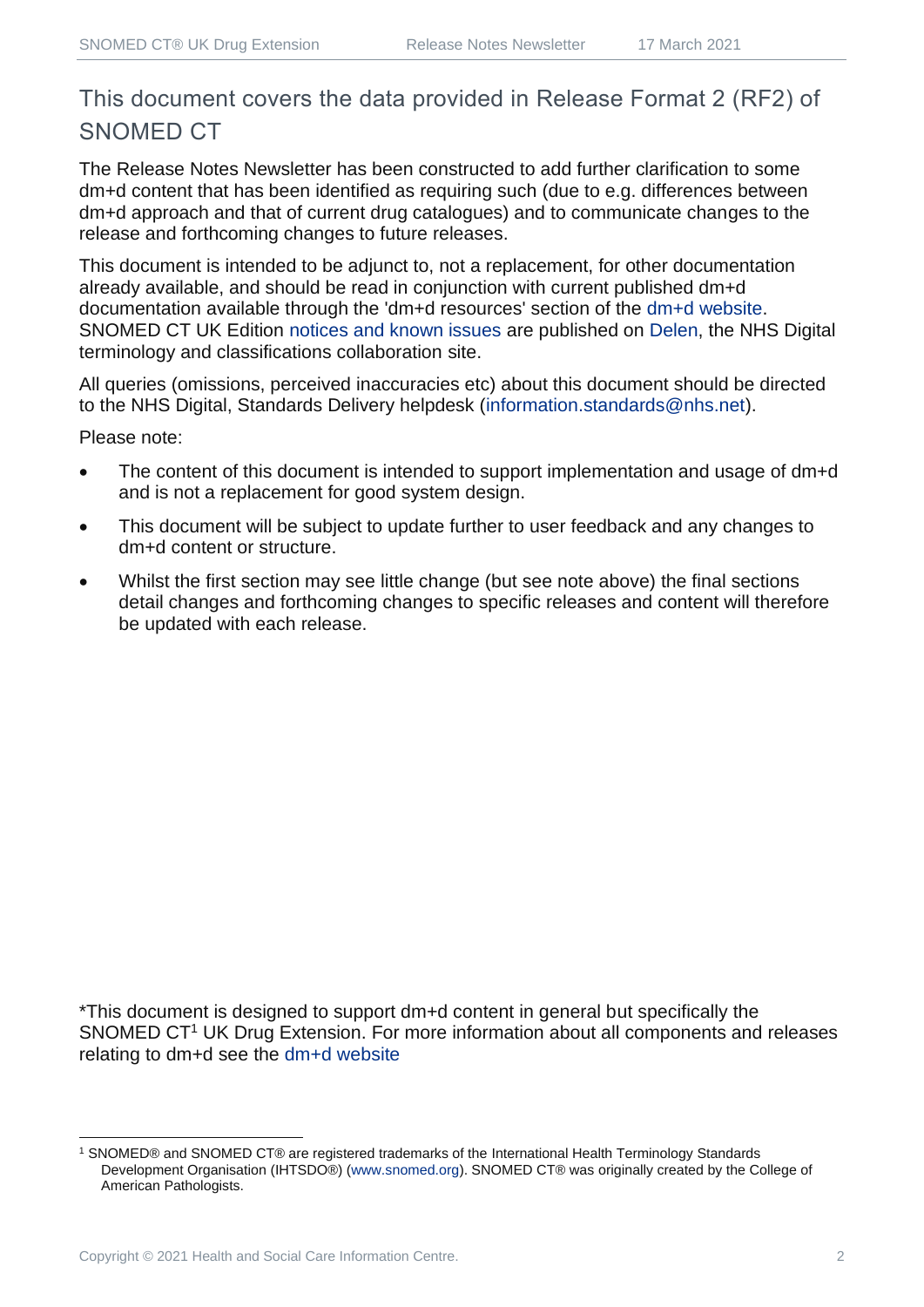## COPYRIGHT

- This material includes SNOMED Clinical Terms® (SNOMED CT®) which is used by permission of the International Health Terminology Standards Development Organisation (IHTSDO). All rights reserved. SNOMED CT®, was originally created by The College of American Pathologists. "SNOMED" and "SNOMED CT" are registered trademarks of the IHTSDO.
- The NHS Dictionary of Medicines and Devices (dm+d) has been developed and is delivered through a partnership between the Health and Social Care Information Centre [\(digital.nhs.uk\)](https://digital.nhs.uk/) and the NHS Business Services Authority [\(https://www.nhsbsa.nhs.uk/nhs-prescription-services\)](https://www.nhsbsa.nhs.uk/nhs-prescription-services)

## DISCLAIMER

The Health and Social Care Information Centre<sup>2</sup> (HSCIC) accepts no liability for loss of data or for indirect or consequential losses, which is not the result of the negligence of the HSCIC and liability for such losses is hereby expressly excluded.

No warranty is given by the HSCIC, the Department of Health and Social Care or the International Health Terminology Standards Development Organisation as to the accuracy and comprehensiveness of SNOMED CT. All conditions, warranties, terms and undertakings, express or implied, whether by statute, common law, trade practice, custom, course of dealing or otherwise (including without limitation as to quality, performance or fitness or suitability for purpose) in respect of SNOMED CT are hereby excluded to the fullest extent permissible by law.

<sup>&</sup>lt;sup>2</sup> The Health and Social Care Information Centre is a non-departmental body created by statute, also known as NHS Digital.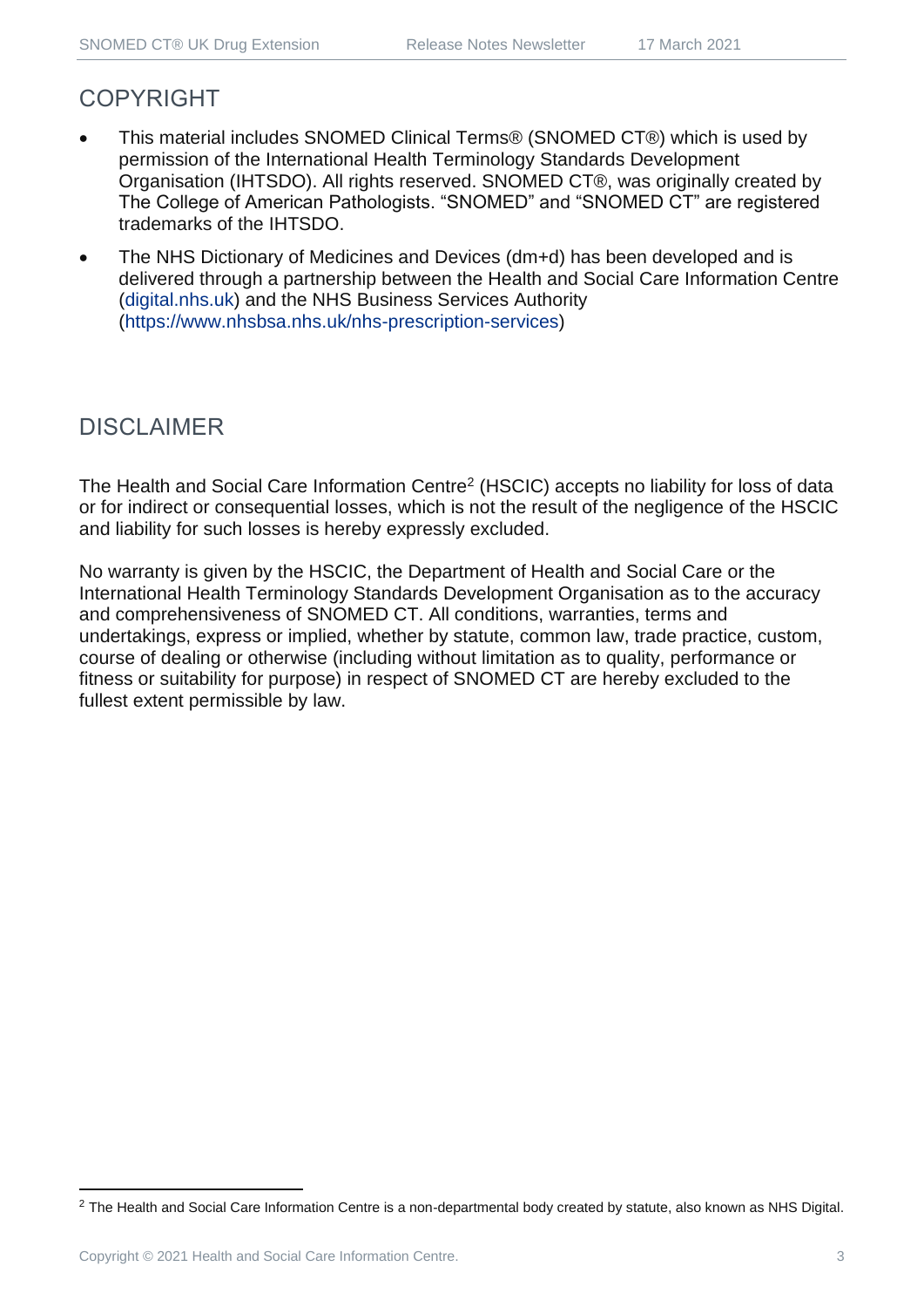## **1 Comments on current content:**

## **1.1 Dose forms**

With respect to Editorial Policy it is important to emphasise:

#### **1.1.1 Patches**

- Strength is usually expressed as the amount of 'active drug' (by weight) released over x hours (e.g. per hour or per 24 hours)
- The intended duration of usage of a patch is not identified at VMP or AMP level i.e. a transdermal estradiol patch releasing 50mcg/24hours would be represented by the same VMP whether it is intended for twice weekly usage or weekly usage
- No distinction is made to differentiate the type of drug reservoir utilised although this may be relevant in certain off-license indications.

#### **1.1.2 Injections**

Due to the need to add more information to the dose form in dm+d injections are expressed as e.g. powder and solvent for injection etc rather than merely injection. However, the need to pick a dose form of this complexity may be prohibitive in secondary care prescribing where the prescriber merely wishes to prescribe an 'injection'.

Within the guidance for secondary care there is outlined the means for prescribers to prescribe at the more abstract level (injection). Please refer to the Secondary Care Implementation Guidance for details, in the 'Implementation Guidance' section of the [dm+d](https://www.nhsbsa.nhs.uk/pharmacies-gp-practices-and-appliance-contractors/dictionary-medicines-and-devices-dmd)  [website.](https://www.nhsbsa.nhs.uk/pharmacies-gp-practices-and-appliance-contractors/dictionary-medicines-and-devices-dmd)

#### **1.1.3 Injections for intraspinal use**

Injections licensed for intraspinal administration are not differentiated at VMP level in dm+d. In addition a number of products that may be given by this route are unlicensed specials. For prescriptions requiring a product to be given by these high risk routes it is necessary that the suitability of the product to be administered is confirmed at the point of dispensing and/or administration.

#### **1.1.4 Alcoholic vs aqueous gels**

The base used in cutaneous products is not identified at VMP level in dm+d. This may mean that in order to specify a patients requirements more specifically prescribing at AMP level is more appropriate.

For example:

• Benzoyl peroxide 5% gel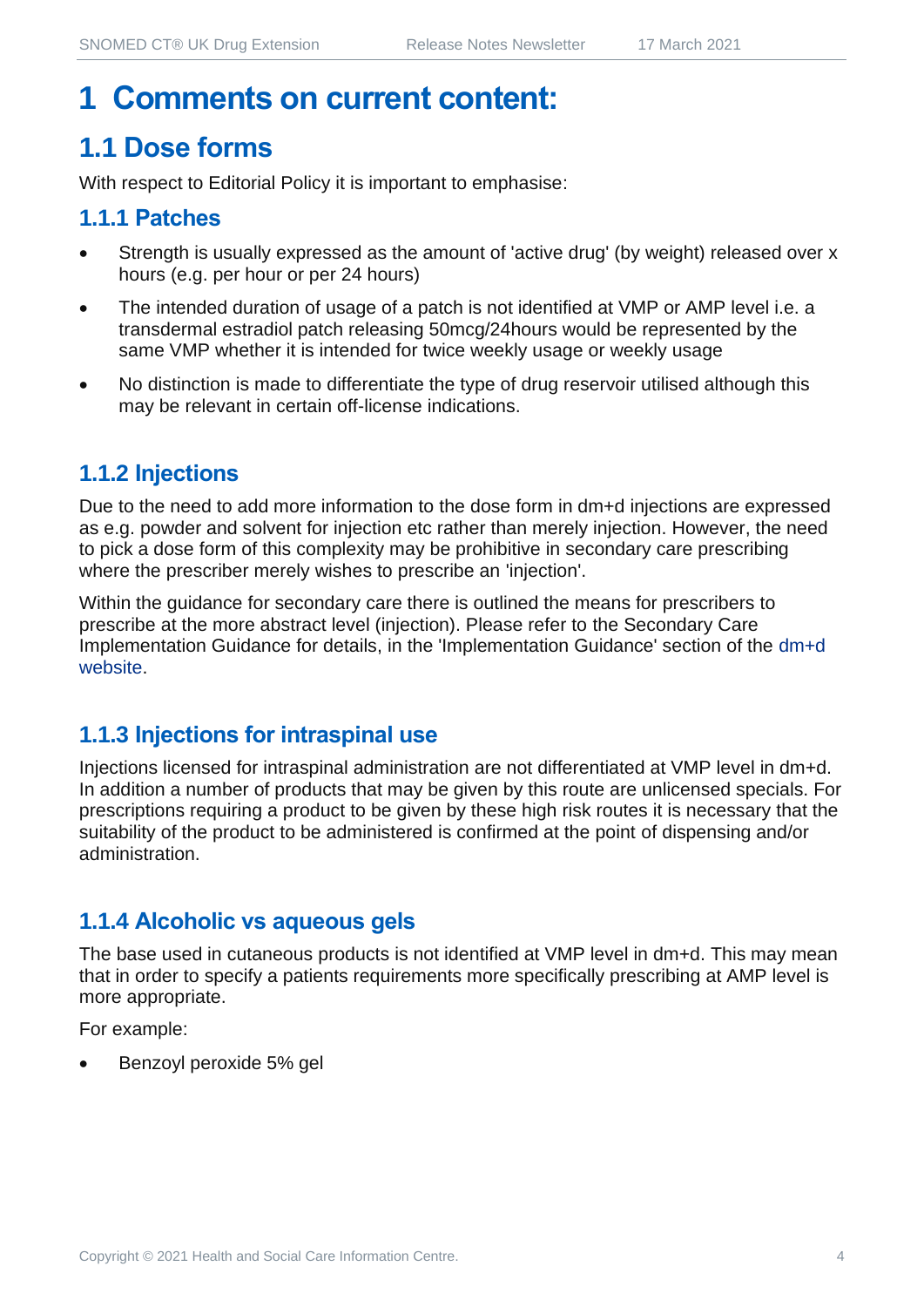## **1.2 Editorial Policy**

#### **1.2.1 Preservative Free**

The preservative free flag is used to denote the absence of preservative in preservative free *eye drops* only.

Please note:

- the setting of this flag only confirms that preservative is absent from the VMP; a null value does not necessarily indicate that it is present
- **The flag is not applied to any other dose form** i.e. intra-spinal injections are not distinguished (see note above).

#### **1.2.2 Route of administration**

Information on route of administration is provided at VMP level. The information is only provided as a support for decision support and not intended to inform clinicians on usage.

At VMP level routes are merely a superset of the linked AMP licensed routes.

#### **1.2.3 Inclusion of Unit of Measure at VMP**

Semantic normal form patterns for VMP descriptions in dm+d follow the pattern:

**Name Strength** Modification(s) **Form Unit dose** xxx-free(s)

Following this pattern would mean for tablets, capsules etc full description would be:

Atenolol 25mg tablets 1 tablet

To retain these full descriptions would make the descriptions unsuitable for use in a human interface. Therefore the unit dose is left implied (Atenolol 25mg tablets).

There are instances however where the form is insufficiently precise to describe the product and therefore the unit dose is included in the name. These instances include:

The form injection does not fully describe a product therefore the name is qualified with the unit dose form for example: ampoules, vials, pre-filled syringes etc.

E.g. Furosemide 50mg/5ml solution for injection ampoules.

• Other unit dose examples include: Budesonide 250micrograms/ml nebuliser liquid 2ml unit dose vials, Carbenoxalone 1% granules 2g sachets, Benorilate 2g granules sachets.

*See dm+d Editorial Policy for full examples and exceptions to this rule.*

#### **1.2.4 The use of Fully Specified Names and Preferred Terms**

The semantic representation of concepts in dm+d (the dm+d name and dm+d description) may be updated in line with changes to dm+d Editorial Policy, changes to the product name itself or to supplier names. Within the SNOMED CT UK Drug Extension the current dm+d derived description for the core concept classes of VTM, VMP, VMPP, AMP and AMPP becomes the Preferred Term so a change to the dm+d terms would cause the Preferred Term to be updated.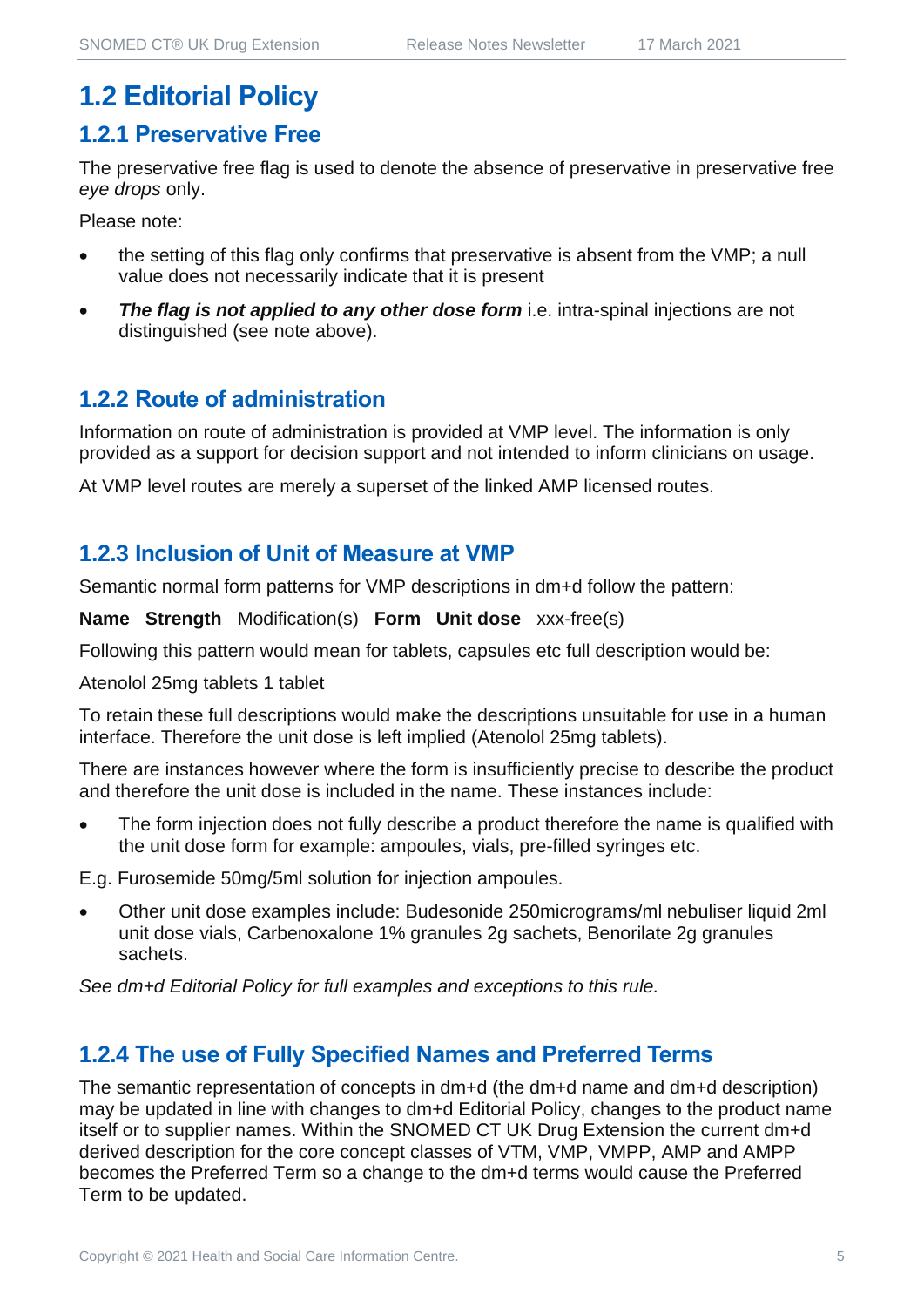Fully Specified Names in SNOMED CT will generally remain unchanged<sup>3</sup>. The differences in Editorial policies between SNOMED CT and dm+d mean that there will be instances where there is a mismatch between the Preferred Term and the Fully Specified Name.

#### **1.2.5 Mechanisms for specifying Descriptions for use in the UK Edition of SNOMED CT- Realm Language Refsets**

A combination of factors such as professional preference, clinical safety & data schema conformance require the use of some supplementary mechanism for Specifying SNOMED CT Descriptions applicable to the UK Edition of SNOMED CT.

From the October 2011 UK Edition, in RF1 an NHS Realm Description Subset was published. With the deprecation of RF1 this is replaced by the National Health Service realm language reference set published in two parts. The "Pharmacy part" as published in the SNOMED CT UK Drug extension and its 'Clinical part' partner in the UK Extension. Together these two encompass the entire SNOMED CT description content and identifies the preferred term to be used in the NHS realm for all SNOMED CT concepts.

In RF2 the refset can be found in the location Refset\Language. National Health Service realm language reference set (pharmacy part) refset ID 999000691000001104

National Health Service realm language reference set (clinical part) refset ID 999001261000000100

#### **1.2.6 Concept Status in dm+d vs Concept status in SNOMED CT**

Where concepts are created in dm+d and an identifier from the SNOMED CT International Release is not available at that time a SNOMED CT UK Drug Extension identifier is allocated. This is released in the dm+d XML data.

When the dm+d concepts are subsequently used to create the SNOMED CT UK Drug Extension it may be that the dm+d derived concept is determined to be a duplicate of a concept now available in the SNOMED CT International Release. In these instances the dm+d derived concept is given a retired status with a relationship to the SNOMED CT International Release concept. In the XML data the dm+d derived concept may remain valid with its original identifier for some time.

There may be instances where a SNOMED CT identifier from the International Release has been allocated to a concept within dm+d and this is subsequently discovered to be inappropriate for the dm+d concept. In this instance the SNOMED CT identifier from the International Release will appear in the dm+d XML format data as a previous identifier. These identifiers from the International Release will appear in the SNOMED CT UK Drug Extension with a status of current.

<sup>3</sup> From the SNOMED CT Technical Reference Guide for the FullySpecifiedName:

Changes in presentation such as changed capitalization, punctuation, spelling or revision due to changes in agreed presentation style are permitted as long as they do not change the specified meaning of the Concept. Some changes to the semantic type shown in parentheses at the end of the FullySpecifiedName may also be considered minor changes if the change in hierarchy does not alter the Concept's meaning.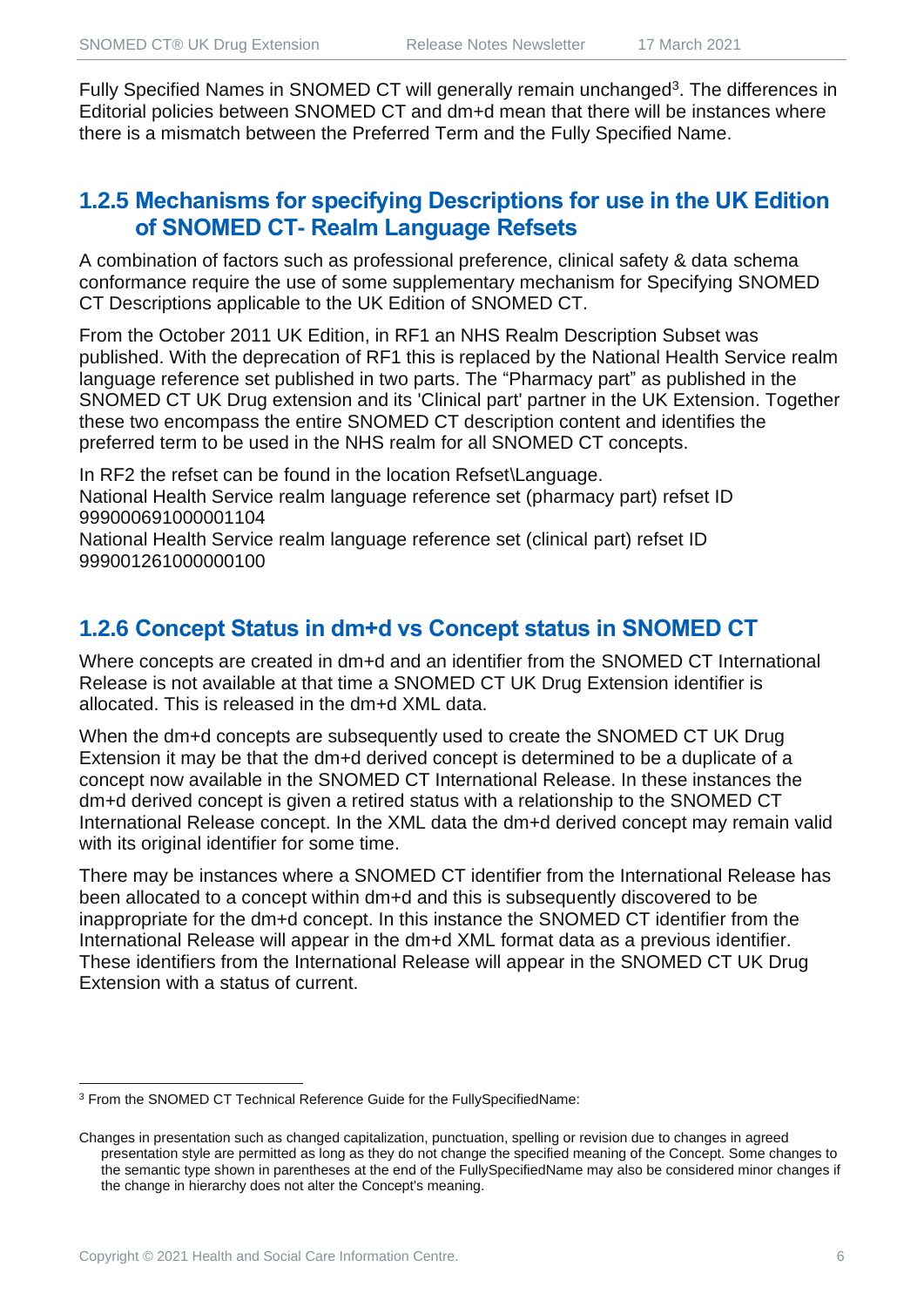## **1.3 Specific Products**

#### **1.3.1 Morphine and Tramadol modified release products**

Because there are no pharmacopoeial standards for oral modified release preparations 12 and 24 hour modified release morphine products are not distinguished at VMP level in dm+d. The same applies to the modified release tramadol products.

Two subsets are provided with the SNOMED CT release distinguishing related AMPs according to current licensed indications. For products where licensed indications are not available, for example, where wholesalers may provide products from several manufacturers and SPCs are not available these products will not be included in the 12 and 24 hour modified release subsets.

Explanation of how these subsets can be utilised within a prescribing framework can be found in the Secondary Care Implementation Guidance, in the 'Implementation Guidance' section of the [dm+d website.](https://www.nhsbsa.nhs.uk/pharmacies-gp-practices-and-appliance-contractors/dictionary-medicines-and-devices-dmd)

#### **1.3.2 Valproic acid vs valproate semisodium**

We have taken advice and clinically the active moiety for these products is the same and so they are not differentiated at VMP level. The two brands available have different indications so it may be necessary for the prescriber to specify the brand required to ensure they are prescribing within the details of the product license.

This may be an issue for other products such as cyproterone acetate where two brands exist with different indications for use.

#### **1.3.3 Concentrate and 'High Strength' Morphine and Methadone**

dm+d does not identify concentrate or 'high strength' morphine or methadone products as such in the VMP term. Consideration should be given to how these products are displayed in picking lists to reduce the risk of mis-selection where multiple strengths are available.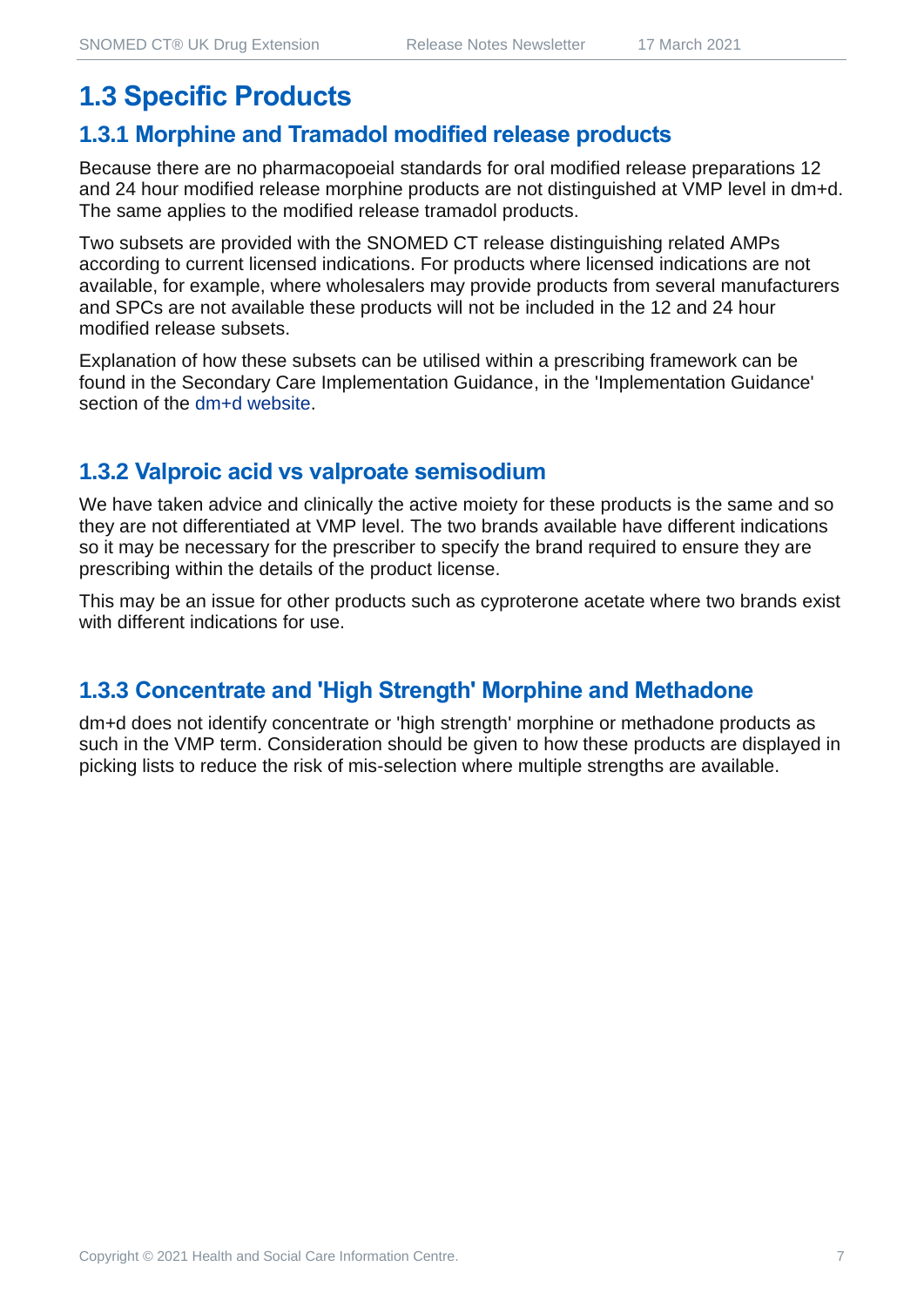## **1.4 Other Information**

#### **1.4.1 Duplicated SNOMED IDs**

It is a basic principle of terminology that concept identifiers should not be reused. Due to a process error in 2006 a small number of SNOMED IDs were issued twice in dm+d. The concepts bearing these duplicated identifiers have all been invalidated and license holders were notified at the time. However it is recognised that since that time a number of new licenses have been issued and so a list of the duplicated identifiers and the terms is provided here for information.

| ID                                   | dmd_name                                                                                               | conceptType |
|--------------------------------------|--------------------------------------------------------------------------------------------------------|-------------|
| 9854411000001103                     | Smartflow drainable night drainage bag NB2 2litre, AMPP<br>120cm tube (Manfred Sauer UK Ltd) 10 device |             |
|                                      | 9854411000001103 Medium chain triglycerides - invalid                                                  | VTM         |
|                                      | 9854511000001104 Calcium + Magnesium                                                                   | VTM         |
|                                      | 9854511000001104 Gel-X tablets (Oakmed Ltd)                                                            | AMP         |
|                                      | 9854611000001100 Ostomy discharge solidifying agents 140 tablet                                        | <b>VMPP</b> |
| 9854611000001100   Ichthammol + Zinc |                                                                                                        | VTM         |
|                                      | 9854711000001109 Gel-X tablets (Oakmed Ltd) 140 tablet                                                 | AMPP        |
|                                      | 9854711000001109 Amiloride + Cyclopenthiazide - invalid                                                | VTM         |
| 9854911000001106                     | Meglumine amidotrizoate + Sodium amidotrizoate<br>- invalid                                            | <b>VTM</b>  |
|                                      | 9854911000001106  International normalised ratio testing strips 24 strip NMPP                          |             |

#### **1.4.2 Subset Information**

Information relating to the scope and status of subsets contained in the SNOMED CT UK Drug Extension can now be found at the [Data Dictionary for Care \(DD4C\).](https://dd4c.digital.nhs.uk/dd4c/)

## **1.4.3 RF2 module dependency**

Several back-dated changes were made to the module dependency reference set (900000000000534007) in the release of 1 April 2017.

Modules effective as at 2016-12-07 and 2017-01-04 that are stated incorrectly as being dependent on modules effective as at 2016-01-31 or 2016-04-01 have had those target effective times corrected to 2016-07-31 or 2016-10-01 respectively.

For effective times 2006-05-01 onwards, dates representing the dependency of the SNOMED CT United Kingdom Edition reference set module (999000031000000106) on the SNOMED CT United Kingdom drug extension module (999000011000001104) have been updated to align with the dates representing the dependency of the SNOMED CT United Kingdom Edition module (999000041000000102) on the SNOMED CT United Kingdom drug extension module (999000011000001104).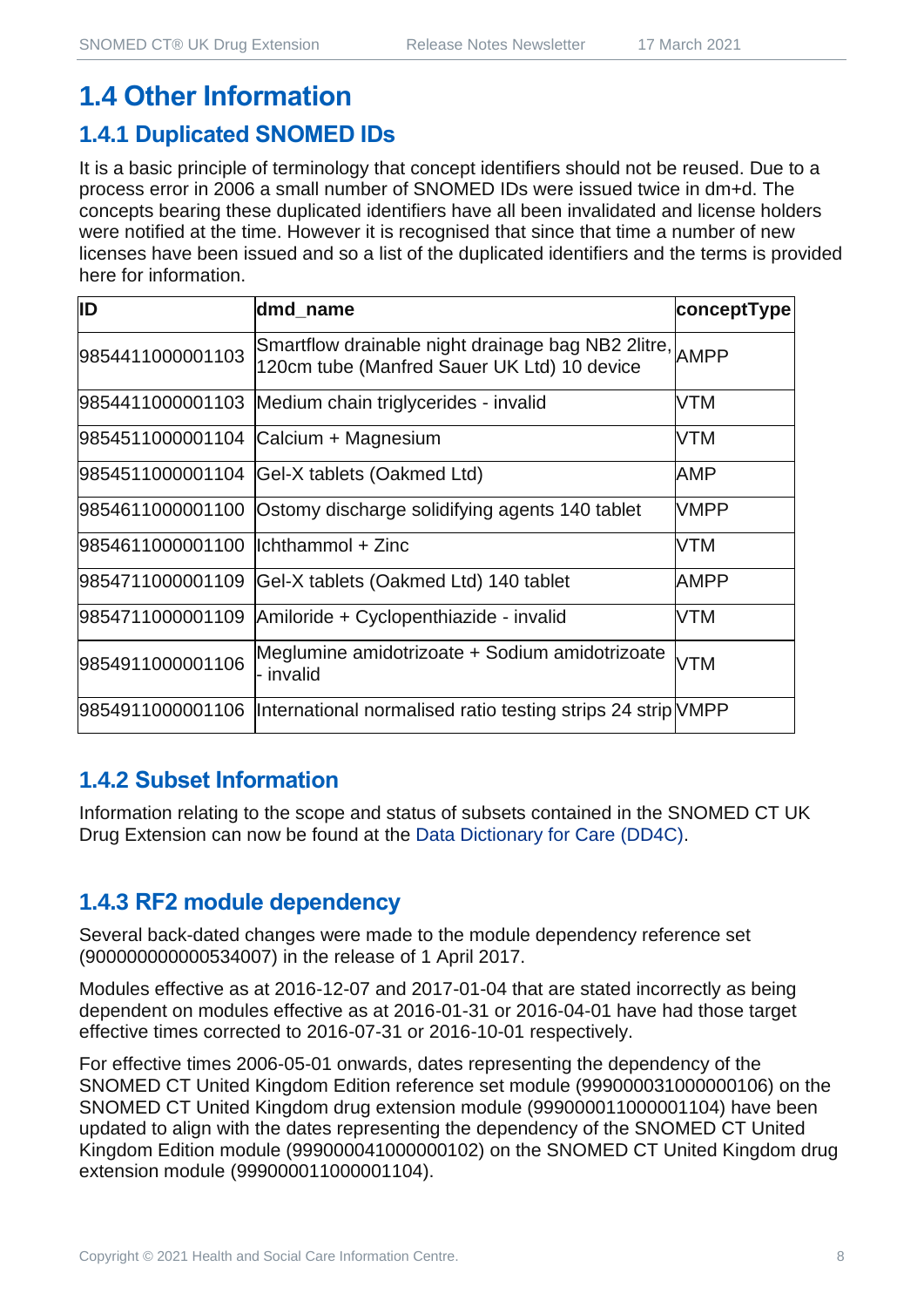For effective times before 2011-04-01, dates representing dependency on the SNOMED CT model component module (900000000000012004) have been updated to align with the single effective date (2002-01-31) of the model component module which remained unchanged during that period.

For effective times before 2004-01-31, in the release of 1 April 2017, dependencies were exhaustively represented. These included the missing immediate dependencies of the SNOMED CT United Kingdom drug extension module (999000011000001104) and of the SNOMED CT United Kingdom drug extension reference set module (999000021000001108) during that period. In the release of 1 April 2018, all dependency entries effective before 2004-01-31 were removed to reflect the SNOMED CT United Kingdom Edition baseline effective time of 2004-01-31.

#### **1.4.4 RF2 association references**

In the release of 21 March 2018, references in the WAS A association reference set (900000000000528000) to an unreleased component (reference effective as at 2015-04-02 and inactivated 2015-04-29) were removed.

In the release of 1 April 2018, references in the MOVED FROM association reference set (900000000000525002) effective as at 2010-03-10, but with a target component effective from 2010-04-01, have had the effective time corrected to 2010-04-01.

In the release of 4 September 2019, NHS Digital released a new dm+d specific association reference set:

• 10991000001109|NHS dictionary of medicines and devices association type reference set|

This refset provides a link between Inactive SNOMED CT concepts that are still in use in dm+d and their Active replacement in the SNOMED CT UK drug Extension release.

#### **1.4.5 NHS dm+d (dictionary of medicines and devices) realm language reference set**

The NHS dm+d realm language reference set has now been fully superseded by the NHS realm language reference set (pharmacy part).

In October 2019 NHS Digital stated their intent to withdraw the NHS dm+d (dictionary of medicines and devices) realm language reference set.

In the 29.1.0 15-Apr-2020 release NHS Digital set every member of the NHS dm+d realm language reference set as Inactive.

The metadata concept 999000671000001103 |National Health Service dictionary of medicines and devices realm language reference set (foundation metadata concept)|

remained Active. It will be inactivated in the 31.5.0 March 2021 release.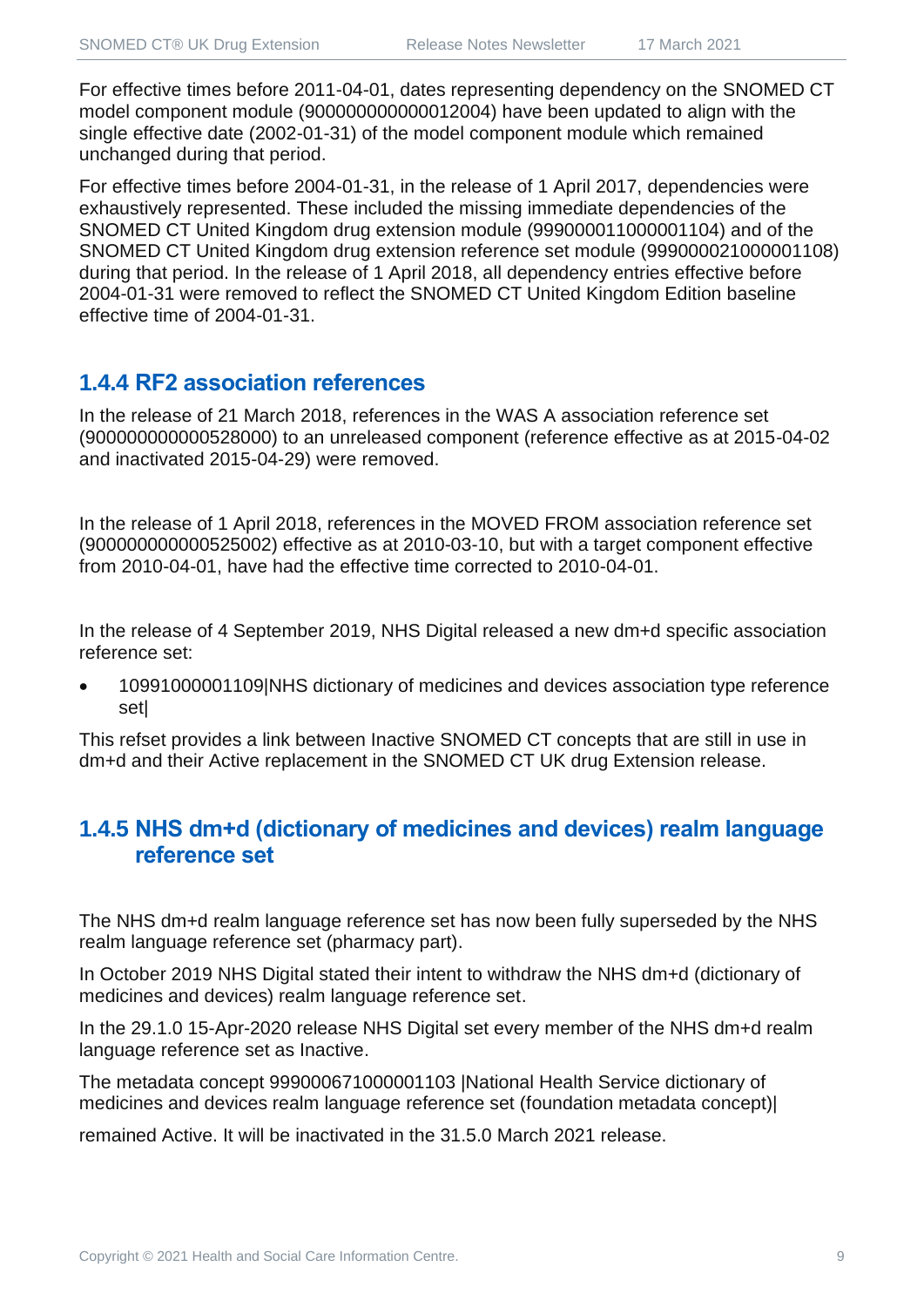## **1.5 Work in Progress**

### **1.5.1 Medical Devices Dictionary (MDD)**

Work is in progress on expanding the population of medical devices in dm+d.

Currently only those devices reimbursable in Primary Care (appliances) are routinely populated in MDD. Work on the MDD will potentially impact on these appliances with respect to more appliances being described at VMP level and some change in textual descriptions.

More information will be provided as it comes available.